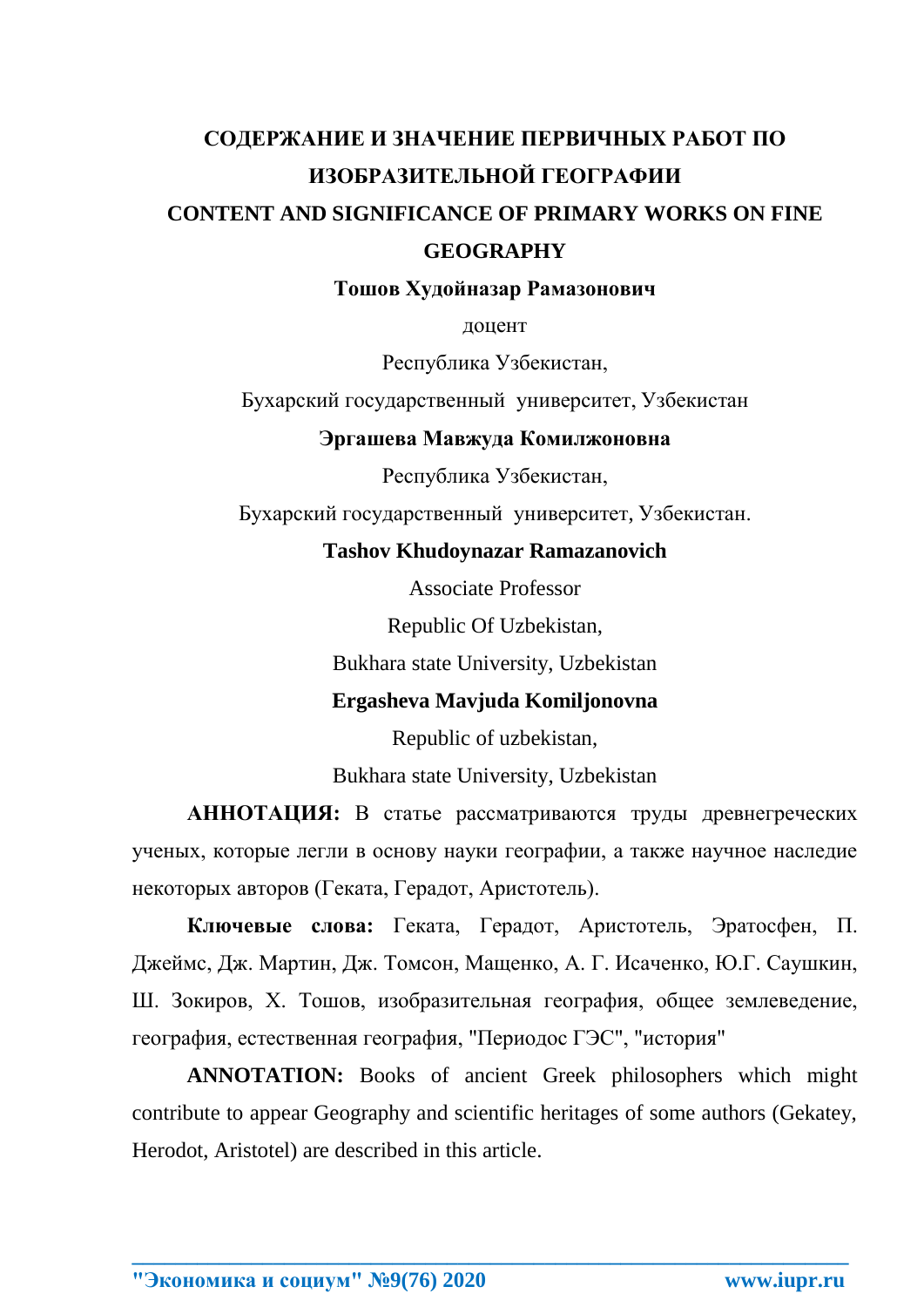**Key words:** Gekatey, Herodot, Aristotel, Eratosfen, P. Jeyms, J. Martin, J. Thomson, Mashenko, A. G. Isachenko, Y. G. Saushkin, Sh. Zokirov, X. Toshov, descriptive geography, general knowledge of earth, studying of countries, physical geography, "Periodos ges", "History".

Among the geographers of the Republic of Uzbekistan in the field of the history of descriptive geography, the monographs published by Sh.S.Zokirov and H.R.Toshov also provide extensive information [2; 3.]. This article summarizes the history of the development of fine geography.

The earliest information on descriptive geography can be found in the work of the first millennium Hecate (546-480 BC) entitled Periodos ges ("Parts of the Earth"). This work started a new direction in terms of content and essence. This was the geographical direction of pictorial geography.

Although the word geography was not used in the play, parts of Europe, Asia, and Africa (Libya) were known to the ancient Greeks. Only a few small fragments of this work have survived. For this reason, different opinions have been expressed about the geographical representations of Hecate. For example, P. James (1972) and Yu.G. Saushkin considered Hecate to be the first geographer of ancient Greece. According to Yu.G. Saushkin, P. James believed that "Hecate was not a theorist, he expanded the horizons of geographical description by depicting the world as honestly as possible." Researcher J. Thomson (1953) wrote: "Hecate's work has a certain scientific interest in climate, plants, animals and the customs of peoples, so it deserves to be called general geography, the first geography known to us to one degree or another." . A.G. Isachenko (1971) agreed with this opinion and considered that the work of Hecate could be considered as the initial form of the direction of country studies [4, 27 p].

AG Isachenko also agreed with YG Saushkin when translating the book by P. James and J. Martin. Although Dj. Hekatey described his geographical descriptions at the level of those times, he was originally a historian. Representatives of the science of history were also seriously interested in the geographical features of different countries, trying to accurately describe them.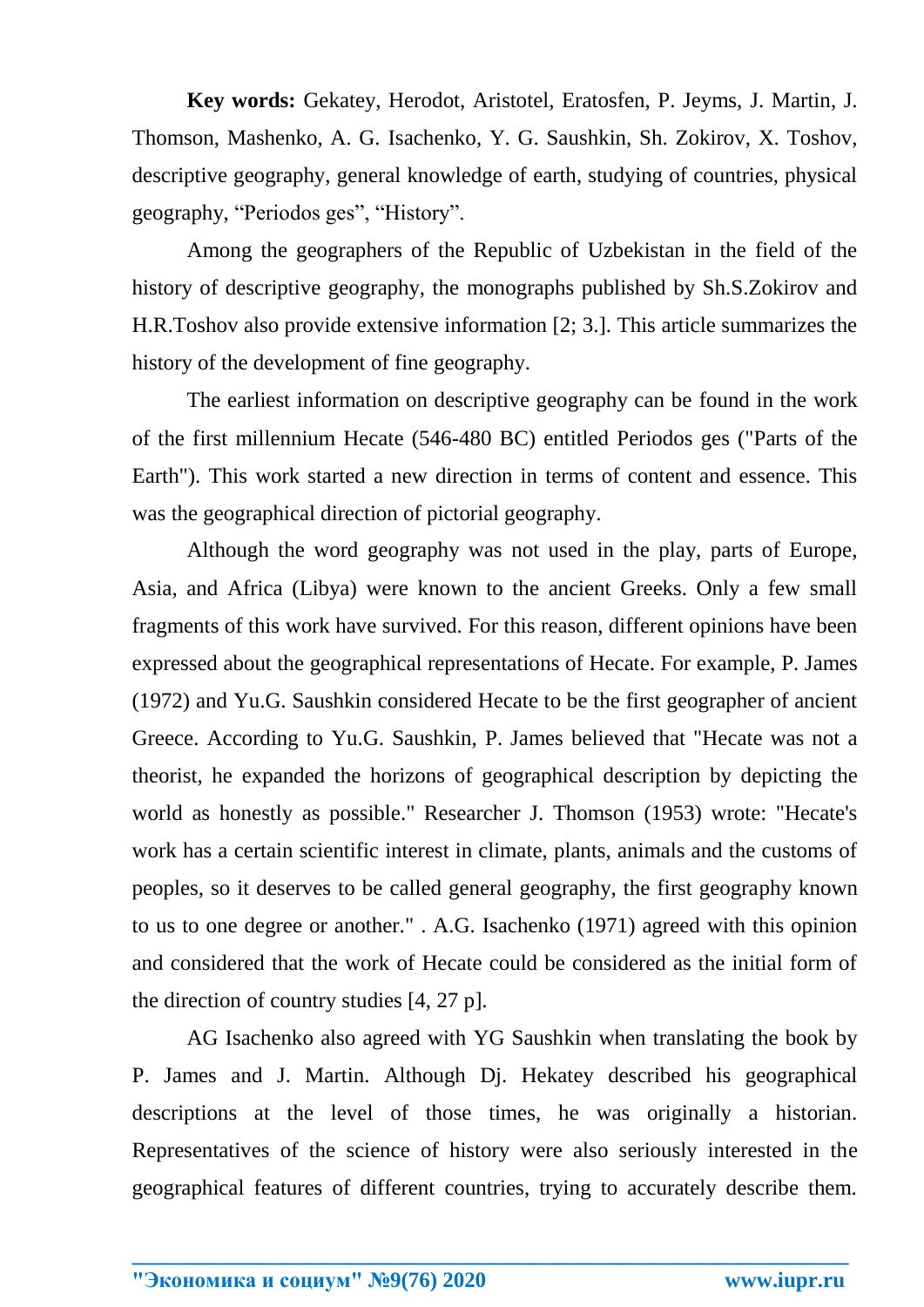This was the case with another Greek historian, the famous Herodotus (484-425 BC) in his nine-volume History. This work has been preserved almost completely. There is also a Russian translation (Mashchenko, 1880) that has been translated into English and provided with commentary.

In this work of Herodotus a great deal of attention was paid to the geographical description of the near and far lands known to the Greeks at that time. In the time of Herodotus, the territorial boundary of a part of the earth known to the Greeks was slightly wider than that of Hecate. For example, while Hecate considered the western shores of the Caspian Sea to be the shores of the Eastern Ocean, Geradot described the Caspian Sea as a closed sea that did not merge with the North or East Ocean. It also provides valuable information on the climate, flora, fauna, general structure of the earth's surface, the history of living and geography of the lands far north and east of the Black and Caspian Seas, including the Scythian country, and in the east to the Indus River. left a note. For example, on pages 201-205 of Volume 1 of History, we find the following images of the Caspian Sea and its environs: "The Araks River (as the Amu Darya is named) flows from the land of the Matiens at the source of the Gin (Indian River). It was owned by Cyrus (king of Iran) with 300 canals and forty branches. All but one of them end up in swamps. It is said that the people who live here eat fish and wear clothes made of sealskin. A single branch of the Araks flows through the bare lands and empties into the Caspian Sea. It is a separate sea that is not connected to other seas. The sea (Black Sea) and the sea (Atlantic) far from the Hercules (Gibraltar) and the Eritrean (Red) Sea, which the Greeks sail in different directions, form a single sea. The Caspian Sea is separate, it has a length of 15 days on a rowboat, and 8 days on the widest point. It stretches the Caucasus along the west coast of the sea, a very wide and very high mountain in size ... so that the Caspian Sea is bounded on the west by the Caucasus, and on the east by a vast plain bounded by an invisible sea. Much of this vast plain is occupied by massagets. "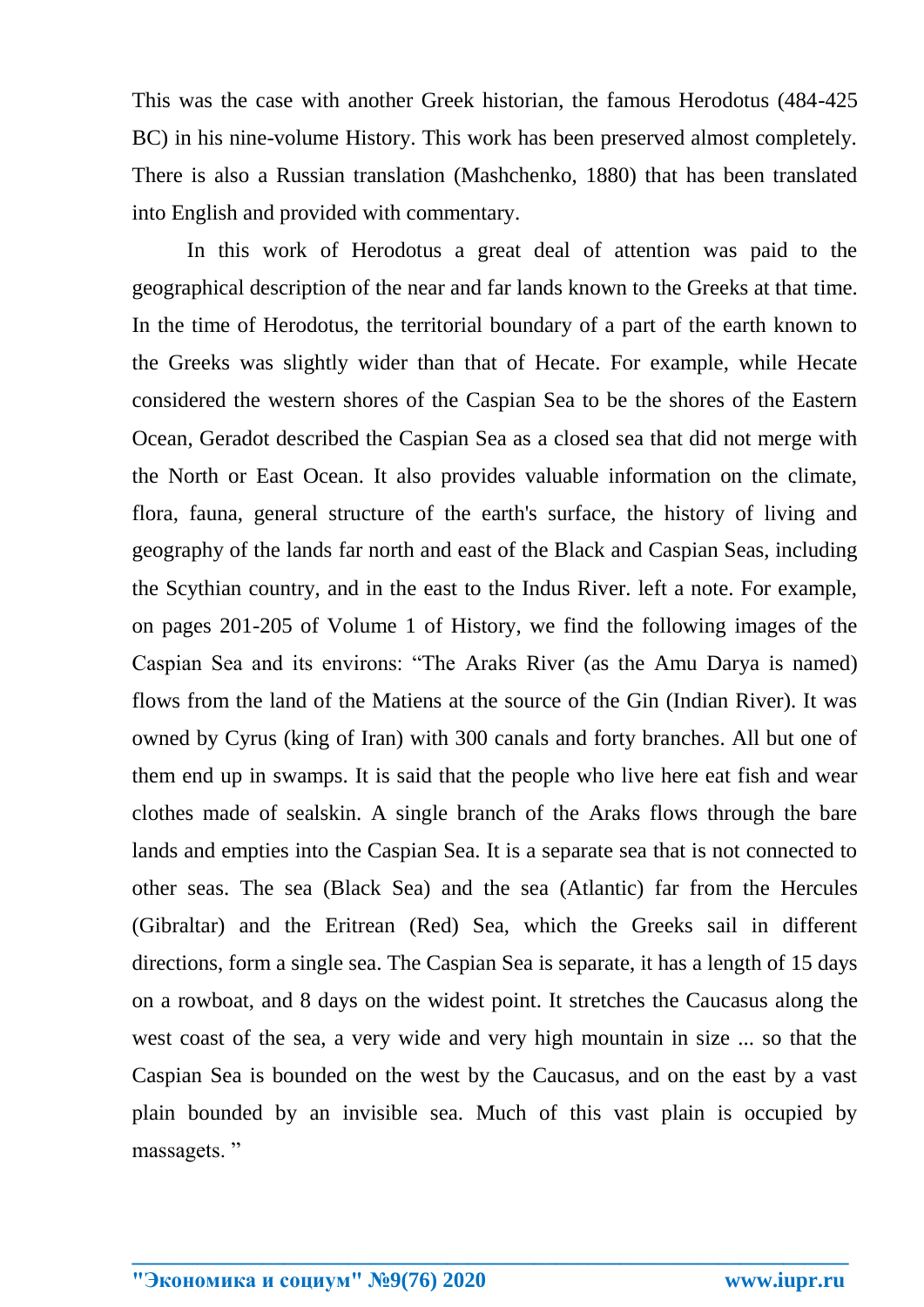Thus, in the works of the ancient Greeks, the foundation of general land science was laid. Also, the separate analytical study of the components of nature, as well as the interconnectedness of the Earth's crust, was reflected in the works of Aristotle.

The foundations of the direction of geography were connected with the names of historians Hecate and Herodotus. Thus, we can say that as early as the VI-IV centuries, a solid foundation was laid for the emergence of geography as an independent science. All that was left was to generalize the available data in a certain order. This task was now performed by another Greek scientist, the famous Eratosthenes.

## **CONCLUSION**

In their monographs, Sh. Zokirov and H. Toshov quoted the well-known German geographer Friedrich Rattsel (1903): "It is impossible to study geography without knowing its history. This is a peculiarity of this science. If it is useful to know one's own history in other sciences, it is necessary in geography, "he said, emphasizing the importance of knowing the history of one's own science for a geographer. Such ideas were expressed by the authors of the textbook on the history of chemistry B.Umarov and T.Niyazhanov "Understanding of chemistry begins with the study of its history!" noted (p. 11).

The works created by the ancient Greek scientists during their scientific activity contributed to the development of the science of fine geography. In the end, the content of these works literally belongs to natural geography.

#### **REFERENCE**

1. Джеймс П., Мартин Дж. Все возможные миры: Пер. с англ./ Под. ред. и с послесл. Д 40 А.Г.Исаченко. М.: Прогресс, 1988. – 672 с.: ил.

2. Зокиров Ш.С., Тошов Х.Р. География тарихи. Монография. "Дурдона" нашриёти, Бухоро. 2015. – 182 б.

3. Зокиров Ш.С., Тошов Х.Р. География тарихи. Монография. "Дурдона" нашриёти, Бухоро. 2018. – 216 б.

4. Исаченко А.Г. Развитие географических идей. М. Мысль. 1971. – с. 416